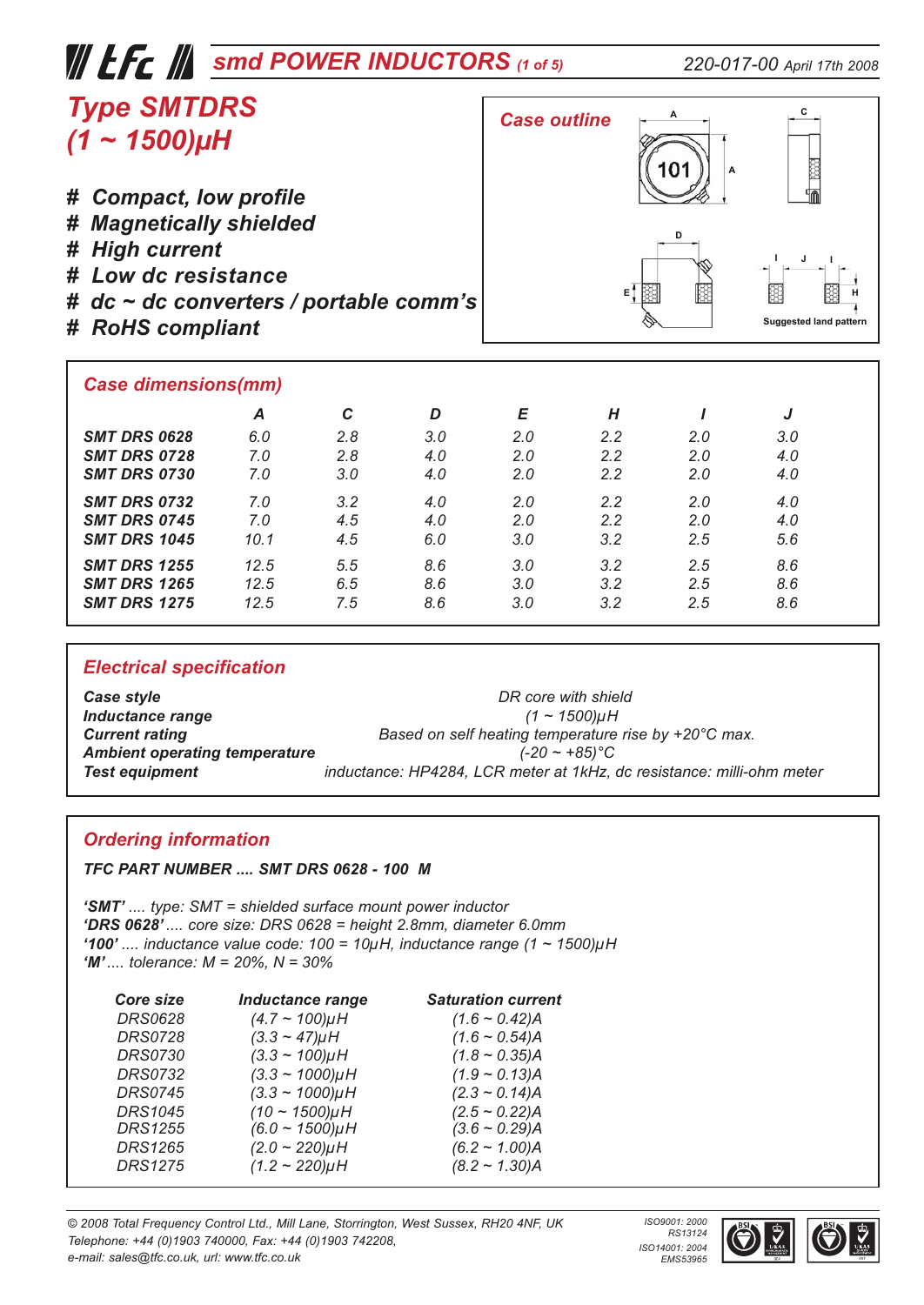# *WEE kg* [smd POWER INDUCTORS](http://www.tfc.co.uk/pages/inductors/smd_power_inductors_index.html) (2 of 5)

|                          |                   |                 |       | Rated d.c.       |
|--------------------------|-------------------|-----------------|-------|------------------|
|                          | <b>Inductance</b> | d.c. resistance |       | current (A) Max. |
| <b>PART NUMBER</b>       | $(\mu H)$         | $(\Omega)$ ±20% | I sat | I rms            |
| <b>SMTDRS0628 - 4R7M</b> | 4.7               | 0.036           | 1.60  | 2.50             |
| <b>SMTDRS0628 - 6R8M</b> | 6.8               | 0.052           | 1.50  | 2.20             |
| <b>SMTDRS0628 - 100M</b> | 10.0              | 0.068           | 1.30  | 1.80             |
| <b>SMTDRS0628 - 150M</b> | 15.0              | 0.100           | 1.00  | 1.40             |
| <b>SMTDRS0628 - 220M</b> | 22.0              | 0.120           | 0.77  | 1.30             |
| <b>SMTDRS0628 - 330M</b> | 33.0              | 0.180           | 0.69  | 1.10             |
| <b>SMTDRS0628 - 470M</b> | 47.0              | 0.270           | 0.59  | 0.92             |
| <b>SMTDRS0628 - 680M</b> | 68.0              | 0.390           | 0.50  | 0.78             |
| <b>SMTDRS0628 - 101M</b> | 100.0             | 0.620           | 0.42  | 0.64             |
| <b>SMTDRS0728 - 3R3M</b> | 3.3               | 0.037           | 1.60  | 1.60             |
| <b>SMTDRS0728 - 4R7M</b> | 4.7               | 0.045           | 1.50  | 1.50             |
| <b>SMTDRS0728 - 6R8M</b> | 6.8               | 0.059           | 1.30  | 1.30             |
| <b>SMTDRS0728 - 100M</b> | 10                | 0.083           | 1.10  | 1.10             |
| <b>SMTDRS0728 - 150M</b> | 15                | 0.130           | 0.88  | 0.88             |
| <b>SMTDRS0728 - 220M</b> | 22                | 0.180           | 0.75  | 0.75             |
| <b>SMTDRS0728 - 330M</b> | 33                | 0.240           | 0.65  | 0.65             |
| <b>SMTDRS0728 - 470M</b> | 47                | 0.340           | 0.54  | 0.54             |
| <b>SMTDRS0730 - 3R3M</b> | 3.3               | 0.023           | 1.80  | 1.80             |
| <b>SMTDRS0730 - 4R7M</b> | 4.7               | 0.036           | 1.60  | 1.60             |
| <b>SMTDRS0730 - 6R8M</b> | 6.8               | 0.041           | 1.50  | 1.50             |
| <b>SMTDRS0730 - 100M</b> | 10                | 0.053           | 1.30  | 1.30             |
| <b>SMTDRS0730 - 150M</b> | 15                | 0.084           | 1.00  | 1.00             |
| <b>SMTDRS0730 - 220M</b> | 22                | 0.110           | 0.86  | 0.86             |
| <b>SMTDRS0730 - 330M</b> | 33                | 0.160           | 0.65  | 0.65             |
| <b>SMTDRS0730 - 470M</b> | 47                | 0.240           | 0.57  | 0.57             |
| <b>SMTDRS0730 - 680M</b> | 68                | 0.310           | 0.49  | 0.49             |
| <b>SMTDRS0730 - 101M</b> | 100               | 0.450           | 0.35  | 0.35             |
|                          |                   |                 |       |                  |
|                          |                   |                 |       |                  |



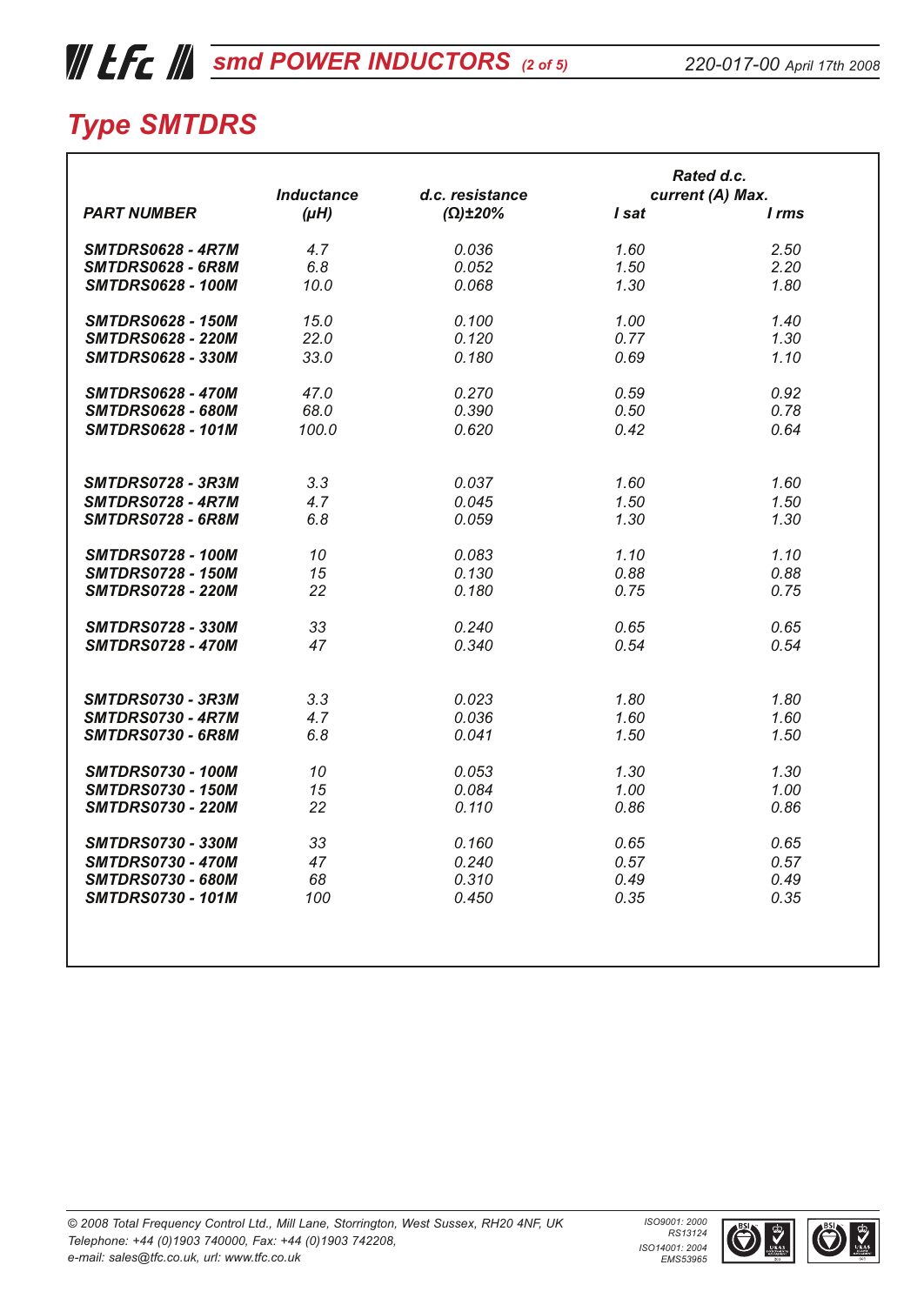# *WEE kg* [smd POWER INDUCTORS](http://www.tfc.co.uk/pages/inductors/smd_power_inductors_index.html) (3 of 5)

|                          |                   |                     |       | Rated d.c.       |
|--------------------------|-------------------|---------------------|-------|------------------|
|                          | <b>Inductance</b> | d.c. resistance     |       | current (A) Max. |
| <b>PART NUMBER</b>       | $(\mu H)$         | $(\Omega) \pm 20\%$ | I sat | I rms            |
| <b>SMTDRS0732 - 3R3M</b> | 3.3               | 0.023               | 1.90  | 1.90             |
| <b>SMTDRS0732 - 4R7M</b> | 4.7               | 0.036               | 1.70  | 1.70             |
| <b>SMTDRS0732 - 6R8M</b> | 6.8               | 0.041               | 1.60  | 1.60             |
| <b>SMTDRS0732 - 100M</b> | 10                | 0.053               | 1.40  | 1.40             |
| <b>SMTDRS0732 - 150M</b> | 15                | 0.075               | 1.10  | 1.10             |
| <b>SMTDRS0732 - 220M</b> | 22                | 0.110               | 0.96  | 0.96             |
| <b>SMTDRS0732 - 330M</b> | 33                | 0.160               | 0.75  | 0.75             |
| <b>SMTDRS0732 - 470M</b> | 47                | 0.240               | 0.67  | 0.67             |
| <b>SMTDRS0732 - 680M</b> | 68                | 0.310               | 0.59  | 0.59             |
| <b>SMTDRS0732 - 101M</b> | 100               | 0.450               | 0.45  | 0.45             |
| <b>SMTDRS0732 - 151M</b> | 150               | 0.650               | 0.37  | 0.37             |
| <b>SMTDRS0732 - 221M</b> |                   |                     |       |                  |
|                          | 220               | 1.050               | 0.29  | 0.29             |
| <b>SMTDRS0732 - 331M</b> | 330               | 1.670               | 0.22  | 0.22             |
| <b>SMTDRS0732 - 471M</b> | 470               | 2.050               | 0.20  | 0.20             |
| <b>SMTDRS0732 - 681M</b> | 680               | 3.150               | 0.16  | 0.16             |
| <b>SMTDRS0732 - 102M</b> | 1000              | 4.780               | 0.13  | 0.13             |
|                          |                   |                     |       |                  |
| <b>SMTDRS0745 - 3R3M</b> | 3.3               | 0.020               | 2.50  | 2.30             |
| <b>SMTDRS0745 - 4R7M</b> | 4.7               | 0.030               | 2.00  | 2.10             |
| <b>SMTDRS0745 - 6R8M</b> | 6.8               | 0.039               | 1.70  | 1.74             |
|                          |                   |                     |       |                  |
| <b>SMTDRS0745 - 100M</b> | 10                | 0.036               | 1.30  | 1.78             |
| <b>SMTDRS0745 - 150M</b> | 15                | 0.052               | 1.10  | 1.53             |
| <b>SMTDRS0745 - 220M</b> | 22                | 0.061               | 0.90  | 1.34             |
| <b>SMTDRS0745 - 330M</b> | 33                | 0.096               | 0.82  | 1.09             |
| <b>SMTDRS0745 - 470M</b> | 47                | 0.125               | 0.75  | 0.92             |
| <b>SMTDRS0745 - 680M</b> | 68                | 0.175               | 0.60  | 0.77             |
| <b>SMTDRS0745 - 101M</b> | 100               | 0.250               | 0.50  | 0.65             |
| <b>SMTDRS0745 - 151M</b> | 150               | 0.340               | 0.40  | 0.55             |
| <b>SMTDRS0745 - 221M</b> | 220               | 0.520               | 0.33  | 0.45             |
| <b>SMTDRS0745 - 331M</b> | 330               | 0.740               | 0.25  | 0.37             |
| <b>SMTDRS0745 - 471M</b> | 470               | 1.050               | 0.22  | 0.31             |
| <b>SMTDRS0745 - 681M</b> | 680               | 1.480               | 0.20  | 0.27             |
| <b>SMTDRS0745 - 102M</b> | 1000              | 2.280               | 0.14  | 0.25             |
|                          |                   |                     |       |                  |
|                          |                   |                     |       |                  |

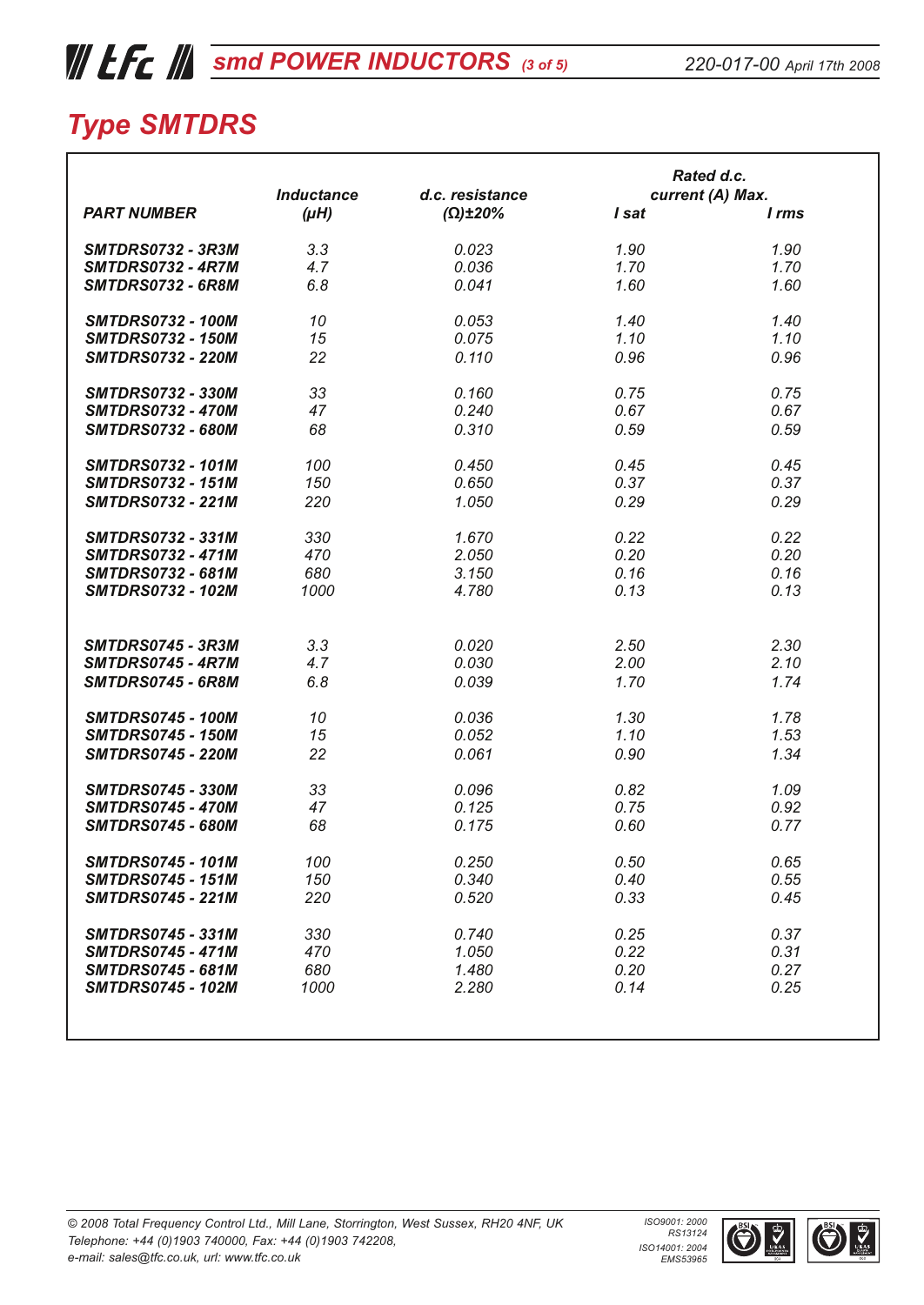## *WEE [smd POWER INDUCTORS](http://www.tfc.co.uk/pages/inductors/smd_power_inductors_index.html) (4 of 5)*

| <b>PART NUMBER</b><br><b>SMTDRS1045 - 100M</b><br><b>SMTDRS1045 - 150M</b><br><b>SMTDRS1045 - 220M</b><br><b>SMTDRS1045 - 330M</b><br><b>SMTDRS1045 - 470M</b><br><b>SMTDRS1045 - 680M</b><br><b>SMTDRS1045 - 101M</b><br><b>SMTDRS1045 - 151M</b><br><b>SMTDRS1045 - 221M</b><br><b>SMTDRS1045 - 331M</b><br><b>SMTDRS1045 - 471M</b><br><b>SMTDRS1045 - 681M</b><br><b>SMTDRS1045 - 102M</b><br><b>SMTDRS1045 - 152M</b><br><b>SMTDRS1255 - 6R0N</b><br><b>SMTDRS1255 - 100M</b><br><b>SMTDRS1255 - 150M</b><br><b>SMTDRS1255 - 220M</b> | <b>Inductance</b><br>$(\mu H)$<br>10<br>15<br>22<br>33<br>47<br>68<br>100<br>150<br>220<br>330<br>470<br>680<br>1000<br>1500 | d.c. resistance<br>$(\Omega) \pm 20\%$<br>0.036<br>0.047<br>0.059<br>0.082<br>0.100<br>0.140<br>0.200<br>0.350<br>0.470<br>0.680<br>1.030<br>1.600<br>2.800<br>3.400 | I sat<br>3.00<br>2.40<br>2.10<br>1.60<br>1.40<br>1.20<br>1.00<br>0.79<br>0.65<br>0.54<br>0.47<br>0.38<br>0.32<br>0.22 | current (A) Max.<br>I rms<br>2.50<br>2.20<br>1.90<br>1.70<br>1.50<br>1.30<br>1.10<br>0.81<br>0.70<br>0.58<br>0.47<br>0.38<br>0.29 |
|--------------------------------------------------------------------------------------------------------------------------------------------------------------------------------------------------------------------------------------------------------------------------------------------------------------------------------------------------------------------------------------------------------------------------------------------------------------------------------------------------------------------------------------------|------------------------------------------------------------------------------------------------------------------------------|----------------------------------------------------------------------------------------------------------------------------------------------------------------------|-----------------------------------------------------------------------------------------------------------------------|-----------------------------------------------------------------------------------------------------------------------------------|
|                                                                                                                                                                                                                                                                                                                                                                                                                                                                                                                                            |                                                                                                                              |                                                                                                                                                                      |                                                                                                                       |                                                                                                                                   |
|                                                                                                                                                                                                                                                                                                                                                                                                                                                                                                                                            |                                                                                                                              |                                                                                                                                                                      |                                                                                                                       |                                                                                                                                   |
|                                                                                                                                                                                                                                                                                                                                                                                                                                                                                                                                            |                                                                                                                              |                                                                                                                                                                      |                                                                                                                       |                                                                                                                                   |
|                                                                                                                                                                                                                                                                                                                                                                                                                                                                                                                                            |                                                                                                                              |                                                                                                                                                                      |                                                                                                                       |                                                                                                                                   |
|                                                                                                                                                                                                                                                                                                                                                                                                                                                                                                                                            |                                                                                                                              |                                                                                                                                                                      |                                                                                                                       |                                                                                                                                   |
|                                                                                                                                                                                                                                                                                                                                                                                                                                                                                                                                            |                                                                                                                              |                                                                                                                                                                      |                                                                                                                       |                                                                                                                                   |
|                                                                                                                                                                                                                                                                                                                                                                                                                                                                                                                                            |                                                                                                                              |                                                                                                                                                                      |                                                                                                                       |                                                                                                                                   |
|                                                                                                                                                                                                                                                                                                                                                                                                                                                                                                                                            |                                                                                                                              |                                                                                                                                                                      |                                                                                                                       |                                                                                                                                   |
|                                                                                                                                                                                                                                                                                                                                                                                                                                                                                                                                            |                                                                                                                              |                                                                                                                                                                      |                                                                                                                       |                                                                                                                                   |
|                                                                                                                                                                                                                                                                                                                                                                                                                                                                                                                                            |                                                                                                                              |                                                                                                                                                                      |                                                                                                                       |                                                                                                                                   |
|                                                                                                                                                                                                                                                                                                                                                                                                                                                                                                                                            |                                                                                                                              |                                                                                                                                                                      |                                                                                                                       |                                                                                                                                   |
|                                                                                                                                                                                                                                                                                                                                                                                                                                                                                                                                            |                                                                                                                              |                                                                                                                                                                      |                                                                                                                       |                                                                                                                                   |
|                                                                                                                                                                                                                                                                                                                                                                                                                                                                                                                                            |                                                                                                                              |                                                                                                                                                                      |                                                                                                                       |                                                                                                                                   |
|                                                                                                                                                                                                                                                                                                                                                                                                                                                                                                                                            |                                                                                                                              |                                                                                                                                                                      |                                                                                                                       |                                                                                                                                   |
|                                                                                                                                                                                                                                                                                                                                                                                                                                                                                                                                            |                                                                                                                              |                                                                                                                                                                      |                                                                                                                       |                                                                                                                                   |
|                                                                                                                                                                                                                                                                                                                                                                                                                                                                                                                                            |                                                                                                                              |                                                                                                                                                                      |                                                                                                                       |                                                                                                                                   |
|                                                                                                                                                                                                                                                                                                                                                                                                                                                                                                                                            |                                                                                                                              |                                                                                                                                                                      |                                                                                                                       | 0.26                                                                                                                              |
|                                                                                                                                                                                                                                                                                                                                                                                                                                                                                                                                            |                                                                                                                              |                                                                                                                                                                      |                                                                                                                       |                                                                                                                                   |
|                                                                                                                                                                                                                                                                                                                                                                                                                                                                                                                                            | 6.0                                                                                                                          | 16.40                                                                                                                                                                | 3.60                                                                                                                  | 4.90                                                                                                                              |
|                                                                                                                                                                                                                                                                                                                                                                                                                                                                                                                                            | 10                                                                                                                           | 21.50                                                                                                                                                                | 3.40                                                                                                                  | 4.30                                                                                                                              |
|                                                                                                                                                                                                                                                                                                                                                                                                                                                                                                                                            | 15                                                                                                                           | 25.90                                                                                                                                                                | 2.80                                                                                                                  | 3.90                                                                                                                              |
|                                                                                                                                                                                                                                                                                                                                                                                                                                                                                                                                            | 22                                                                                                                           | 33.80                                                                                                                                                                | 2.30                                                                                                                  | 3.40                                                                                                                              |
| <b>SMTDRS1255 - 330M</b>                                                                                                                                                                                                                                                                                                                                                                                                                                                                                                                   | 33                                                                                                                           | 41.50                                                                                                                                                                | 1.90                                                                                                                  | 3.10                                                                                                                              |
| <b>SMTDRS1255 - 470M</b>                                                                                                                                                                                                                                                                                                                                                                                                                                                                                                                   | 47                                                                                                                           | 61.80                                                                                                                                                                | 1.60                                                                                                                  | 2.50                                                                                                                              |
| <b>SMTDRS1255 - 680M</b>                                                                                                                                                                                                                                                                                                                                                                                                                                                                                                                   | 68                                                                                                                           | 83.20                                                                                                                                                                | 1.30                                                                                                                  | 2.20                                                                                                                              |
| <b>SMTDRS1255 - 101M</b>                                                                                                                                                                                                                                                                                                                                                                                                                                                                                                                   | 100                                                                                                                          | 117.00                                                                                                                                                               | 1.10                                                                                                                  | 1.80                                                                                                                              |
| <b>SMTDRS1255 - 151M</b>                                                                                                                                                                                                                                                                                                                                                                                                                                                                                                                   | 150                                                                                                                          | 190.00                                                                                                                                                               | 0.88                                                                                                                  | 1.40                                                                                                                              |
| <b>SMTDRS1255 - 221M</b>                                                                                                                                                                                                                                                                                                                                                                                                                                                                                                                   | 220                                                                                                                          | 270.00                                                                                                                                                               | 0.72                                                                                                                  | 1.20                                                                                                                              |
| <b>SMTDRS1255 - 331M</b>                                                                                                                                                                                                                                                                                                                                                                                                                                                                                                                   | 330                                                                                                                          | 410.00                                                                                                                                                               | 0.59                                                                                                                  | 1.00                                                                                                                              |
| <b>SMTDRS1255 - 471M</b>                                                                                                                                                                                                                                                                                                                                                                                                                                                                                                                   | 470                                                                                                                          | 520.00                                                                                                                                                               | 0.49                                                                                                                  | 0.88                                                                                                                              |
| <b>SMTDRS1255 - 681M</b>                                                                                                                                                                                                                                                                                                                                                                                                                                                                                                                   | 680                                                                                                                          | 760.00                                                                                                                                                               | 0.43                                                                                                                  | 0.73                                                                                                                              |
| <b>SMTDRS1255 - 102M</b>                                                                                                                                                                                                                                                                                                                                                                                                                                                                                                                   | 1000                                                                                                                         | 1120.00                                                                                                                                                              | 0.34                                                                                                                  | 0.60                                                                                                                              |
| <b>SMTDRS1255 - 152M</b>                                                                                                                                                                                                                                                                                                                                                                                                                                                                                                                   | 1500                                                                                                                         | 1730.00                                                                                                                                                              | 0.29                                                                                                                  | 0.48                                                                                                                              |